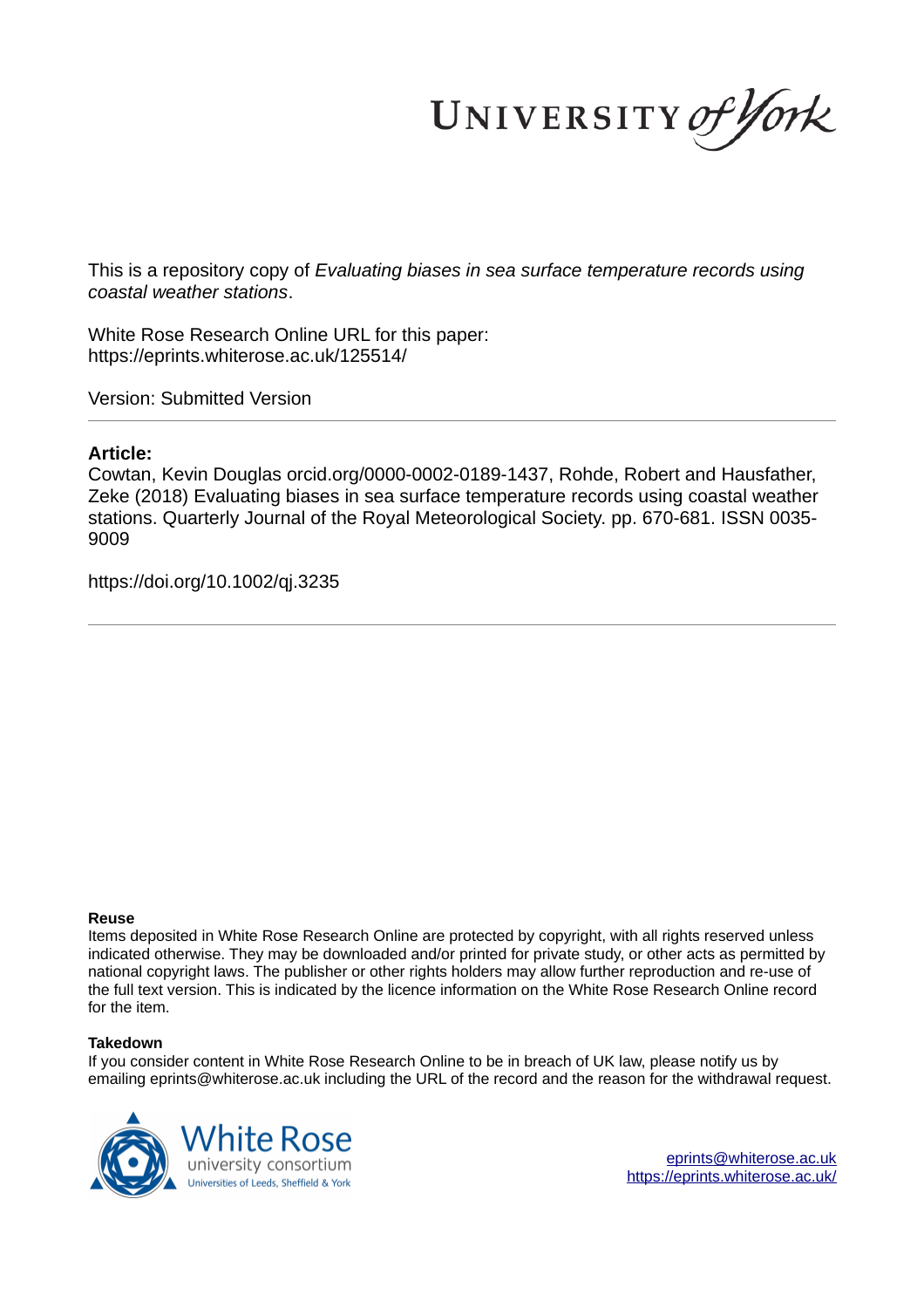# Estimating biases in Sea Surface Temperature records using coastal weather stations

Kevin Cowtan<sup>a∗</sup>, Robert Rohde<sup>b</sup>, Zeke Hausfather<sup>b,c</sup>

<sup>a</sup>*Department of Chemistry, University of York, Heslington, York YO10 5DD, United Kingdom.* <sup>b</sup>*Berkeley Earth, Berkeley CA 94705.* <sup>c</sup>*University of California Berkeley, Berkeley CA 94720.*

<sup>∗</sup>Correspondence to: Department of Chemistry, University of York, Heslington, York YO10 5DD, United Kingdom. E-mail: kevin.cowtan@york.ac.uk

Sea surface temperatures form a vital part of global mean surface temperature records, however historical observation methods have changed substantially over time from buckets to engine room intake sensors, hull sensors and drifting buoys, rendering their use for climatological studies problematic. There are substantial uncertainties in the relative biases of different observations which may impact the global temperature record.

Island and coastal weather stations can be compared to coastal sea surface temperature observations to obtain an assessment of changes in bias over time. The process is made more challenging by differences in the rate of warming between air temperatures and sea surface temperatures, and differences across coastal boundaries. A preliminary sea surface temperature reconstruction homogenized using coastal weather station data suggests significant changes to the sea surface temperature record prior to 1980, with substantial uncertainties of which only some can be quantified. The differences to existing records are sufficient in magnitude to have implications for the estimates of climate sensitivity from the historical temperature record, and for the evaluation of internal variability from the difference between the observational record and an ensemble of climate model simulations.

*Key Words:* sea surface temperature; global mean surface temperature; bucket correction; climate change

*Received . . .*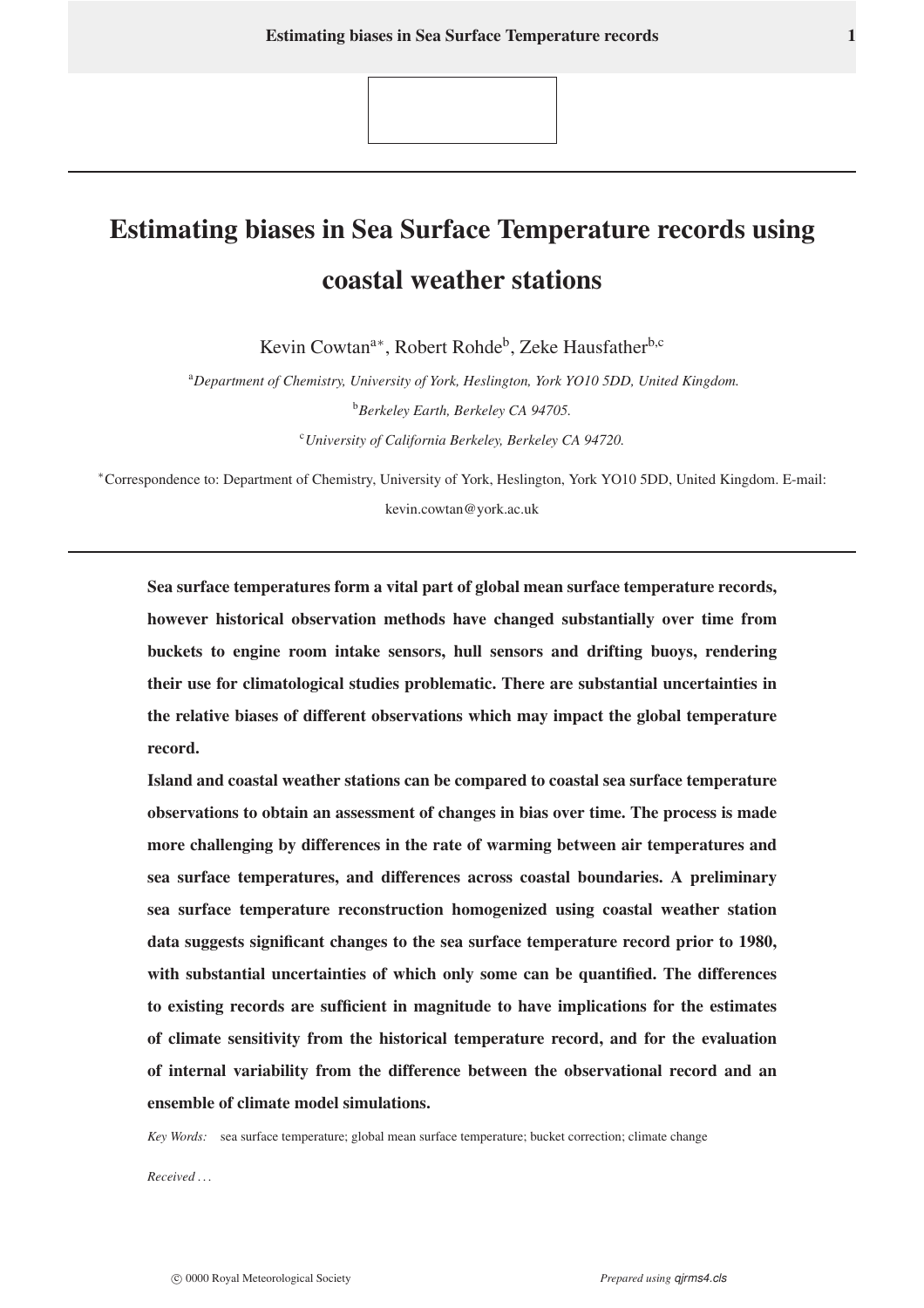### 1. Introduction

 Historical estimates of global mean surface temperature are generally constructed from a blend of land surface air temperature from weather stations and sea surface temperature (SST) estimates from ships and buoys. Changes to weather station equipment have had only a modest effect over the past one and a half centuries, which can be largely corrected by use of metadata and interstation comparisons (Menne and Williams Jr. 2009; Hausfather *et al.* 2016). By contrast sea surface temperatures have been measured using both canvas and insulated buckets, engine room intake sensors, ship hull sensors and free floating buoys, with the different systems measuring temperatures at different depths (Kent *et al.* 2010). The changing measurement methods require substantial corrections, the largest of which being the <sup>15</sup> 'bucket correction' of about  $0.4^{\circ}$ C around the start of the Second World War.

 Different approaches have been used to homogenize sea surface temperature observations. The HadSST3 record from the UK Hadley Centre makes use of metadata to determine the most likely method used for a given observation, along with field replication of measurement methods and reconciliation of different observation types to correct for the heterogenous observation systems (Folland and Parker 1995; Rayner *et al.* 2006; Kennedy *et al.* 2011a,b). The COBE-SST2 record (Hirahara *et al.* 2014) also uses metadata but adopts a different approach to dealing with observations where metadata is unavailable, with similar results. By contrast the NOAA Extended Reconstructed Sea Surface Temperature version 4 (ERSSTv4) product (Huang *et al.* 2015) makes use of nighttime marine air temperature (NMAT) observations (Kent *et al.* 2013) as a reference against which to correct the sea surface temperature observations from <sup>32</sup> ships.

 Both methods have limitations: the metadata approach depends on inference of the observational method for each observation and the correct determination of the resulting bias. The NMAT approach depends on the assumption that the NMATs themselves are unbiased, or at least less biased than the sea surface temperature observations. Nighttime marine air temperatures are used because they are less influenced by daytime heating of the



Figure 1. HadSST3 sea surface temperature anomalies with respect to the period 1961-1990, compared to ERSSTv4 aligned to HadSST3 on the period 1981-2010 (top panel), and differences (bottom panel), masked for common spatial coverage.

ship superstructure, however other factors such as the height of the 40 deck above sea level also influence nighttime observations. The 41 metadata and NMAT methods are largely independent, although <sup>42</sup> NMATs have been used indirectly in estimating the prevalence of 43 bucket types (Folland and Parker 1995). If both methods produced 44 similar results this would increase our confidence in them, 45 however in practice there are substantial differences between the 46 reconstructions prior to 1980. 47

The substantial differences between HadSST3 and ERSSTv4 48 can be seen in a common coverage comparison of the two records, <sup>49</sup> shown in Figure 1, along with the difference between them. The 50 records show fairly good agreement from the 1970s to the present. 51 However, ERSSTv4 is significantly cooler than HadSST3 over the 52 period 1920-1970, except for the World War 2 period (shown in 53 the shaded area of Figure 1). ERSSTv4 is warmer than HadSST3 54 prior to 1890 and shows further divergence earlier in the 19th <sup>55</sup> century. 56

The differences around World War 2 are particularly striking, 57 with ERSSTv4 showing a large spike in temperatures while 58 HadSST3 shows only a modest peak. A drop in the number <sup>59</sup> of observations coupled with changing data sources makes this 60 period particularly problematic (Kennedy et al. 2011b). While 61 ship-based measurements were greatly impacted by the war, land- 62 based observations were less disrupted. Previous research has 63 taken advantage of the more homogeneous land record during this 64 period; for example Folland (2005) uses land temperatures and 65 climate models to estimate the bias in bucket observations, while 66 (Thompson *et al.* 2008) detected an inhomogeneity in the sea 67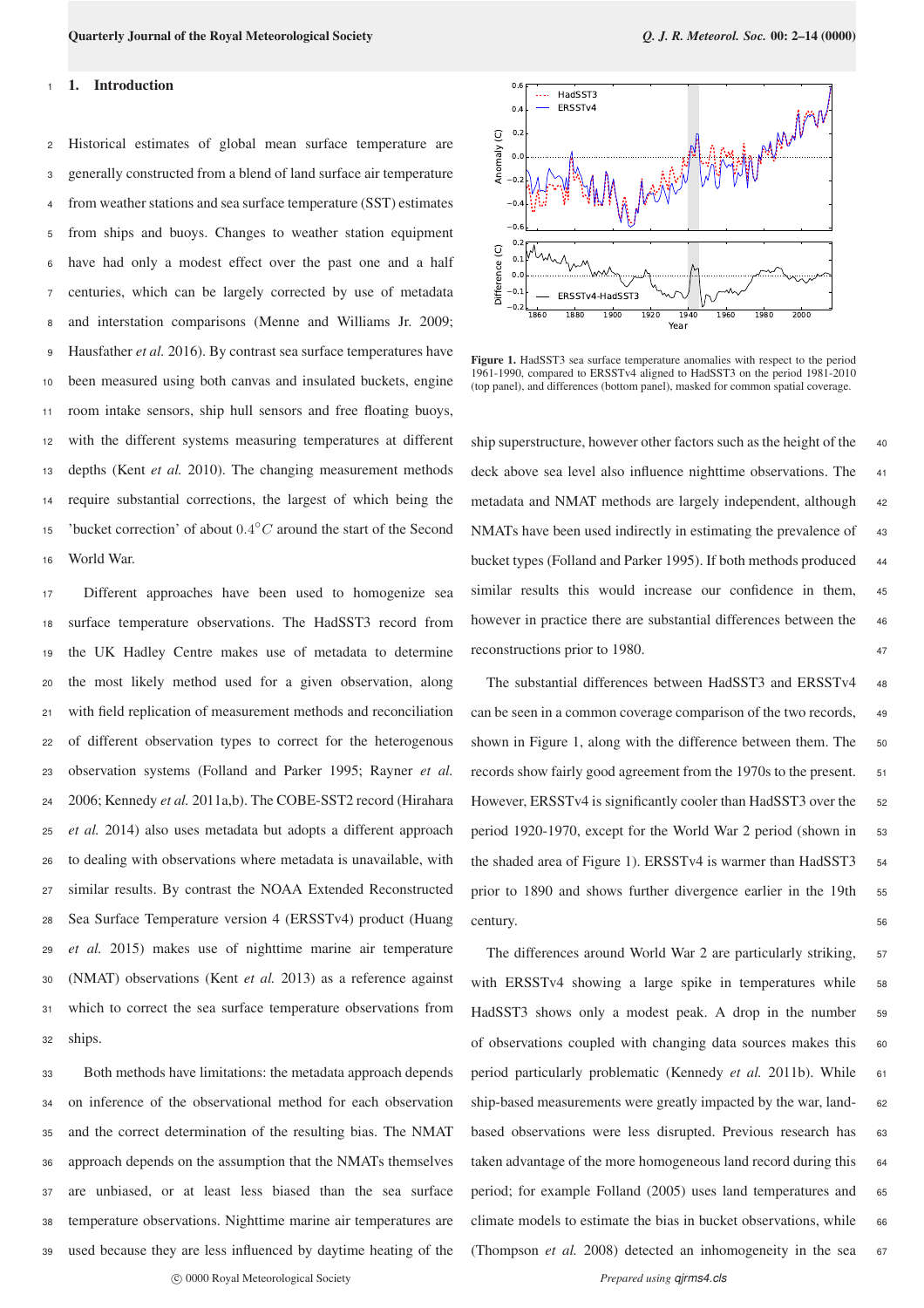surface temperature record arising from a change in the shipping fleet at the end of World War 2 by comparison of sea surface temperatures to temperatures from coastal weather stations and from climate models.

 Similarly, Parker *et al.* (1995) and Rayner *et al.* (2003) used data from weather stations located on islands to assess the homogeneity of the sea surface temperature observations from ships passing close to those islands. Since ships are mobile platforms which can move between open ocean and coastal waters, a bias in the observations close to shore will generally also correspond to a bias in open ocean observations.

 This paper will provide a preliminary evaluation of the use of island and coastal weather stations for the automatic homogenization of sea surface temperatures across the whole period of the sea surface temperature record. The existing HadSST3 sea surface temperature record (Kennedy *et al.* 2011a,b) will be compared to quality controlled coastal and island weather station data from version 4(beta) of the Global Historical Climatology Network-Monthly (GHCN-M v4) (Lawrimore *et al.* 2011), and the differences used to correct the sea surface temperature record. The process is complicated by the presence of a climate signal in the difference in temperature between the sea surface and marine air temperatures (Cowtan *et al.* 2015), and differences in temperature on crossing the coastal boundary, which must be taken into account.

 A distinction is generally made between sea surface temperature (SST) of the surface ocean waters, marine air temperature (MAT) of the air at the ocean surface, and land surface air temperature (LSAT) as observed by weather stations. These will be assumed to refer to non-coastal regions, and the new terms coastal SST (CSST), coastal marine air temperature (CMAT) and coastal land surface air temperature (CLSAT) will be used for coastal regions. The differences between MAT and SST will be referred to as air-water difference. The difference between SST and CSST will be referred to as inshore difference. The differences between CMAT and CLSAT will be referred to as coastal difference. The difference between CLSAT and LSAT will be referred to as inland difference. Not all of these are resolvable in either models or observations due to the limited resolution of climate models and limited spatial coverage of the observations.

Temperatures will all be expressed in terms of anomalies with respect to the 1961-1990 baseline of HadSST3. As a result 109 absolute temperature differences are ignored and only differences 110 in temperature change between different types of observations will 111 be discussed. 112

# 2. Change in coastal land surface air temperature as an  $113$ indicator of sea surface temperature 114

The use of weather stations to assess inhomogeneities in SST 115 assumes that change in land surface air temperature measured <sup>116</sup> by coastal weather stations is a good indication of change in <sup>117</sup> sea surface temperature, and this assumption must be evaluated. 118 Globally, land warms faster than oceans, and so it is possible 119 that coastal air temperatures might overestimate sea surface <sup>120</sup> temperature change. Coastal air temperatures are less variable <sup>121</sup> than temperatures in continental interiors, so land based weather 122 stations will be most useful if they are sufficiently close to the <sup>123</sup> coast. Island weather stations may be particularly useful in this <sup>124</sup> regard. the contract of the contract of the contract of the contract of the contract of the contract of the contract of the contract of the contract of the contract of the contract of the contract of the contract of the co

To evaluate the utility of coastal land-based weather stations to <sup>126</sup> estimate coastal sea surface temperatures, surface air temperatures 127 were examined for the high resolution GFDL-HiRAM C360 <sup>128</sup> model runs, which are reported on a fine ∼30 km grid (Harris <sup>129</sup> *et al.* 2016). Atmospheric Model Intercomparison Project-style <sup>130</sup> historical experiments are available for the period 1979-2008, <sup>131</sup> which is characterized by rapid greenhouse warming. Sea <sup>132</sup> surface temperatures ('tos' in CMIP nomenclature), surface air 133 temperatures ('tas'), and the land mask ('sftlf') are all available <sup>134</sup> on the same grid (Taylor *et al.* 2012). Two runs of this model are 135 available. 136

In order to determine whether land-based weather stations <sup>137</sup> can give an indication of marine air temperature, the trend in <sup>138</sup> the difference between surface air temperature and sea surface 139 temperature (i.e. tas-tos) was examined while crossing coastal <sup>140</sup> boundaries. No sea surface temperatures are available for pure <sup>141</sup> land cells, however the variation in temperature difference can be 142 examined as a function of increasing land fraction in cells with up 143 to  $99\%$  land.

A map of the trend in the difference between tas and tos was <sup>145</sup> calculated over the period 1979-2008 for every cell for which both 146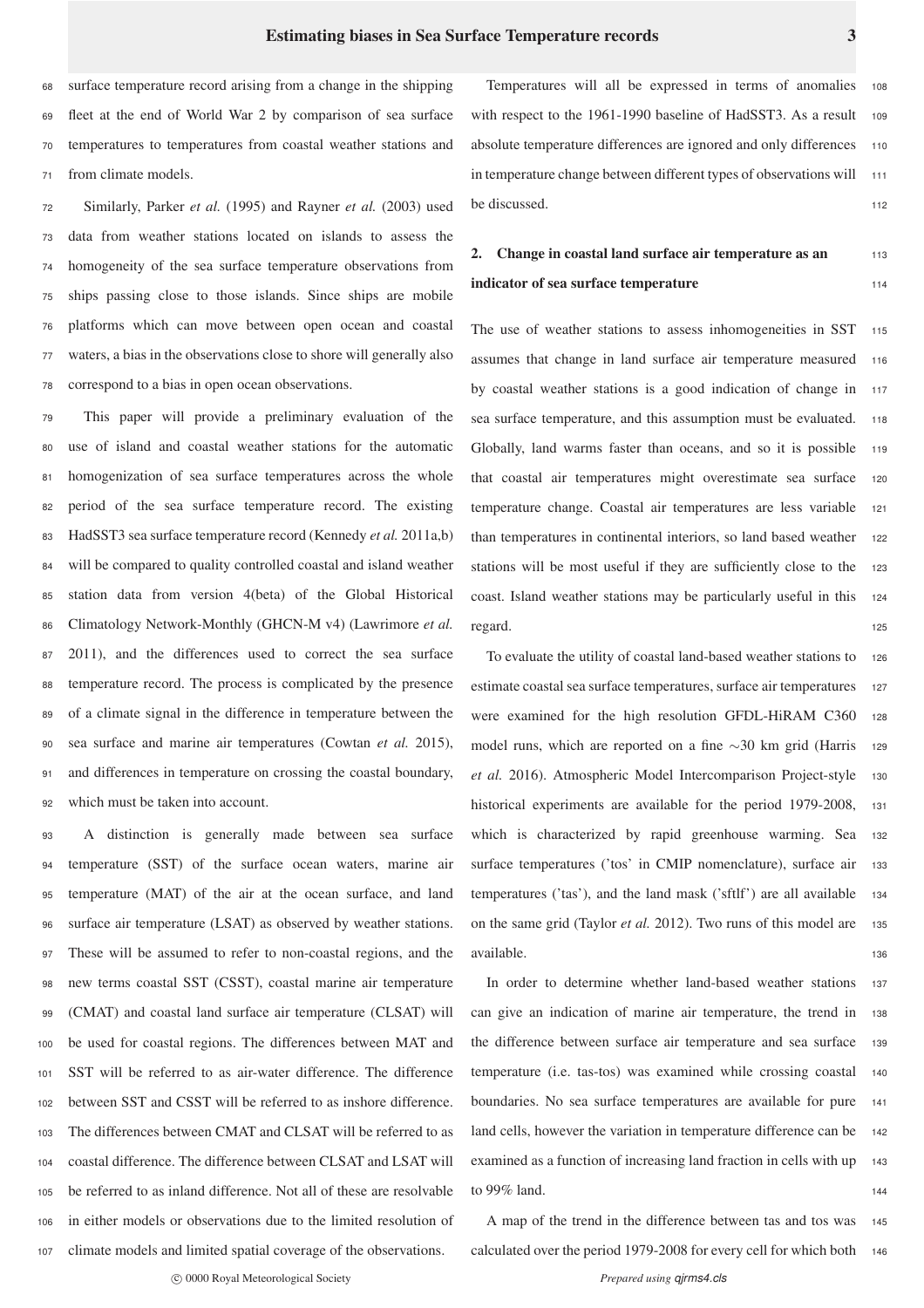values were present. Every pair of adjacent cells between 60S and 60N in the trend map were compared. For every pair of adjacent cells where both trend values were present and the land fraction in the two cells was different, the difference in trend and the difference in land fraction were calculated. Ordinary least squares regression was used to determine the contribution of increasing land fraction difference to increasing trend difference.

 The data show an increase in tas-tos trend when moving from the cell with 0% land to a cell with 100% land (Figure S1). The coefficient of determination in the regression is small  $(R^2 \sim 0.03)$ , suggesting that geographical variability is large compared to the coastal effect. The t-value of the prediction 159 is large ( $t \sim 35$ ); however it is likely to be overestimated due to spatial autocorrelation. The best indication of uncertainty in the regression coefficient therefore comes from repeating the experiment with different runs of the same climate model. The values of the coefficient of the land fraction difference in the 164 regression are  $0.028 °C/\text{decade}$  and  $0.029 °C/\text{decade}$  for the two runs of the HiRAM model.

 These values are about 20% of the sea surface temperature trend for the study period. However, the 30 km cells used in the HiRAM model are large compared to typical distances between a coastal weather station and the sea. In practice a coastal weather station is likely to be characterized by a grid cell which is part ocean, so the actual land effect on the air temperature trend may be less than this. If the ratio of land air to sea surface temperature change is roughly constant over time the land surface air temperatures can simply be scaled to address the impact of the coastal effect.

 The same calculation was repeated for a selection of CMIP5 historical simulations (described in Table S1) for which the appropriate fields were available. CMIP5 model runs typically use different grids for the land and ocean data, and so the sea surface temperatures were first transferred onto the surface air temperature grid using inverse distance weighting. Historical runs typically end in 2005, so the period 1986-2005 was used. The CMIP5 model grids are generally much coarser than the HiRAM grid (typically 100-200km), and so the air temperatures of high land fraction coastal cells will sample regions further inland than for the HiRAM model.



Figure 2. Coastal 30 year temperature trend differences for different climate models. Black crosses indicate the regression coefficient between the trend difference and the sea fraction between neighbouring cells with different land fractions for individual runs of a given model. Spots indicate the average of the latitude and longitude dimensions of a grid cell for that model at the equator for that model, with the scale on the right hand axis.

The trend and regression calculations were repeated for each <sup>186</sup> model, with the results shown in Figure 2. There is significant 187 variation between models, with the GISS-E2-H model showing 188 a rather higher coastal effect than the HiRAM runs. Given that <sup>189</sup> the coastal difference in air temperature trend moving from sea <sup>190</sup> to land is non-negligible, the coastal weather stations will require <sup>191</sup> adjustment before they are used to homogenize the sea surface <sup>192</sup> temperature data. The coastal trend difference appears to increase 193 roughly linearly with cell land fraction, and so a scaling should be <sup>194</sup> applied to the weather station data which is linearly dependent on 195 the land fraction around the weather station.

### 3. Coastal weather station record 197

A coastal weather station record was constructed using the <sup>198</sup> GHCN-M v4 temperature data (Lawrimore *et al.* 2011), which 199 uses data from the International Surface Temperature Initiative <sup>200</sup> (Rennie *et al.* 2014) and includes data from 26,182 weather <sup>201</sup> stations. The raw data were used in preference to the homogenized 202 data, because (a) homogenization is expected to be of limited <sup>203</sup> use for isolated island stations, and (b) homogenization may <sup>204</sup> potentially increase coastal trends and reduce inland trends in <sup>205</sup> order to bring them into agreement.

Information on station environment is not currently included <sup>207</sup> in the GHCN-M version 4 data, and so coastal and island stations <sup>208</sup> were identified using using a quarter degree global land mask from <sup>209</sup> (Jet Propulsion Laboratory 2013). Stations north of 60N or south <sup>210</sup> of 60S were omitted to avoid the effects of sea ice, and stations in <sup>211</sup>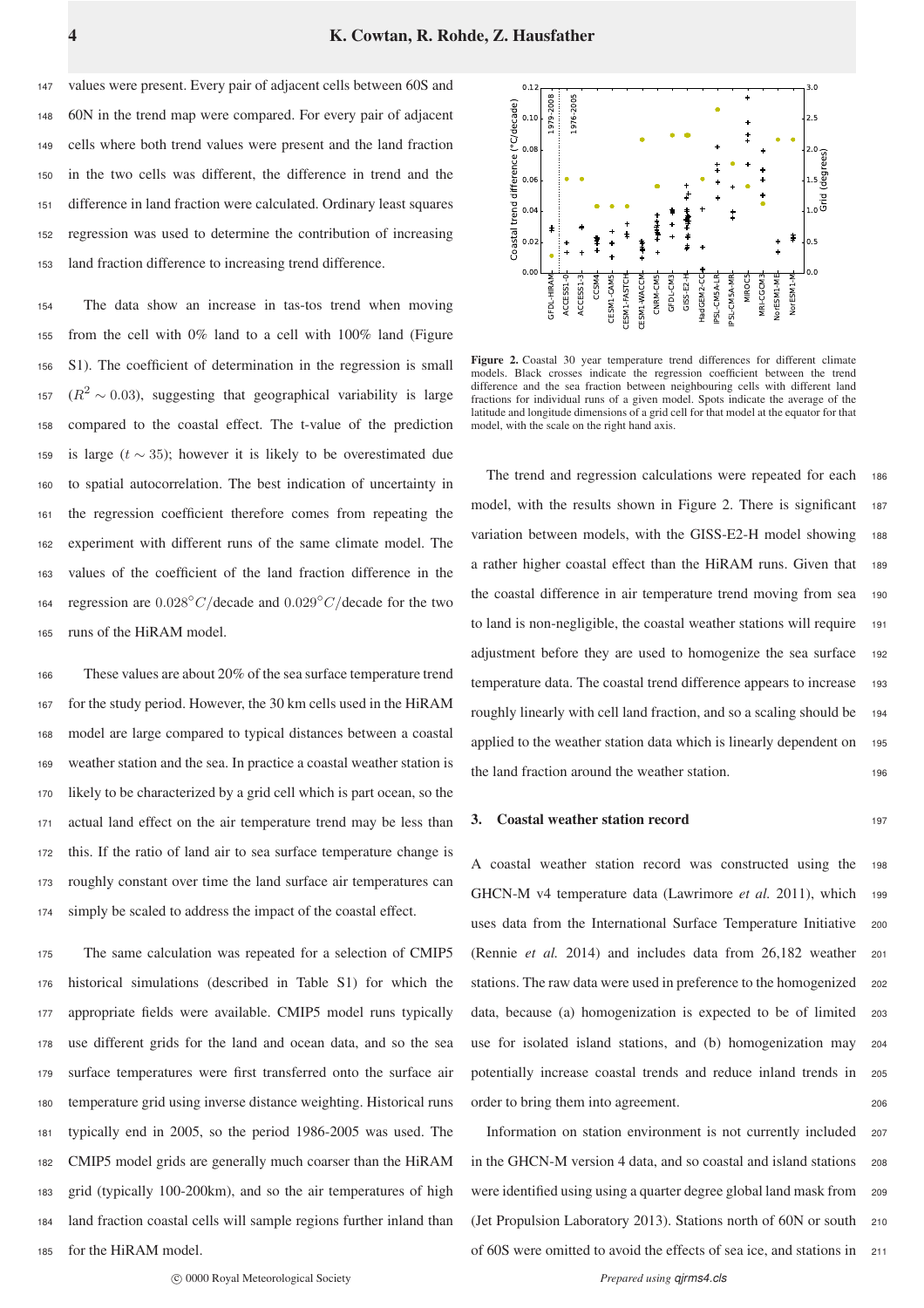

Figure 3. Map of coastal and island weather stations from GHCNv4 used in the construction of the coastal weather station record. Crosses show coastal stations, while dots show the subset of stations which are included on the island list on the basis of the land fraction in the surrounding cells.

 the Baltic and Mediterranean region were omitted since these may not reflect the global oceans. Stations were also omitted which lie more than 10km from the nearest coast according to metadata from Mosher (2017). Two station selections were used:

 1. An island station list, consisting of 428 stations for which the average land fraction for the 8 cells surrounding the cell containing the weather station was less than 10%. By chance all 428 stations fall in cells for which the land fraction is recorded as zero, however the station list provides no coverage prior to the 1920s.

 2. A coastal station list, consisting of 2386 stations for which the land fraction in the station cell was less than 50% or the land fraction in one of the four orthogonally adjacent cells was 0%. Some stations are available back to the start of the HadSST3 data in 1850. The coastal station list is a superset of the island station list.

<sup>228</sup> The two station selections are shown in Figure 3.

 To address the different warming rates of coastal air and sea surface temperatures, the temperature observations for each station were scaled according to equation 1, in accordance with the climate model results.

$$
T_{scaled} = T_{anom}(a - bl(\phi, \lambda))
$$
 (1)

 $T_{anom}$  is the original temperature anomaly,  $T_{scaled}$  is the scaled 234 anomaly,  $l(\phi, \lambda)$  is the land fraction in the given grid cell and a and b are coefficients whose determination will be described later. The station records for the selected stations are first aligned using the Climatic Anomaly Method (Jones 1994), using a baseline period of 1961-1990 for consistency with HadSST3.

c 0000 Royal Meteorological Society *Prepared using qjrms4.cls*

For stations with at least  $25$  months of data present in the  $30$ year baseline period for a given month of the year, temperature <sup>240</sup> anomalies were determined by subtracting a constant from all <sup>241</sup> data for that month of the year to bring the mean on the baseline 242 period to zero. If insufficient months of data were available, data <sup>243</sup> were not used for that station for that month of the year. Data <sup>244</sup> for 851 of the 2386 coastal stations were aligned in this way. A <sup>245</sup> gridded temperature field was then calculated from the initial set <sup>246</sup> of temperature anomalies, using a  $5 \times 5$  degree grid. 247

A limitation of the climatic anomaly method is that stations <sup>248</sup> or months cannot be used if insufficient data are available during <sup>249</sup> the baseline period, reducing the number of available station <sup>250</sup> records. Additional stations were therefore added iteratively by <sup>251</sup> determining the offset required for each month of the year to fit 252 the new station to the initial stations by the following method: <sup>253</sup> The scaled station anomalies in each grid cell were averaged for <sup>254</sup> each month of the record. The resulting sparse temperature field 255 was extended to global coverage using kriging (Cressie 1990) <sup>256</sup> following the method of (Cowtan and Way 2014). Anomalies 257 were calculated for additional stations for which at least 15 <sup>258</sup> months of data were available during the baseline period by <sup>259</sup> fitting them to the temperature record for the appropriate grid <sup>260</sup> cell, yielding 1328 aligned stations. A second global temperature <sup>261</sup> field was determined from the expanded station list. In a third <sup>262</sup> step, anomalies were calculated for further additional stations for <sup>263</sup> which 15 months of data were available at any time between <sup>264</sup> 1850 and the present by fitting them to the temperature record <sup>265</sup> for the appropriate grid cell, yielding 2196 aligned stations. A <sup>266</sup> spatially incomplete coastal temperature field was calculated from 267 the resulting anomalies. <sup>268</sup>

# 4. Coastal station homogenization of the sea surface 269 temperature record 270

In addition to the corrected HadSST3 record, Kennedy *et al.* also <sup>271</sup> distribute raw sea surface temperature fields with no adjustments 272 for instrument type. The coastal weather station record was used to 273 determine a time dependent (and optionally spatially dependent) <sup>274</sup> correction to the raw sea surface temperature observations to <sup>275</sup> bring them into agreement with the scaled coastal weather station 276 record. The correction field is based on the difference field <sup>277</sup>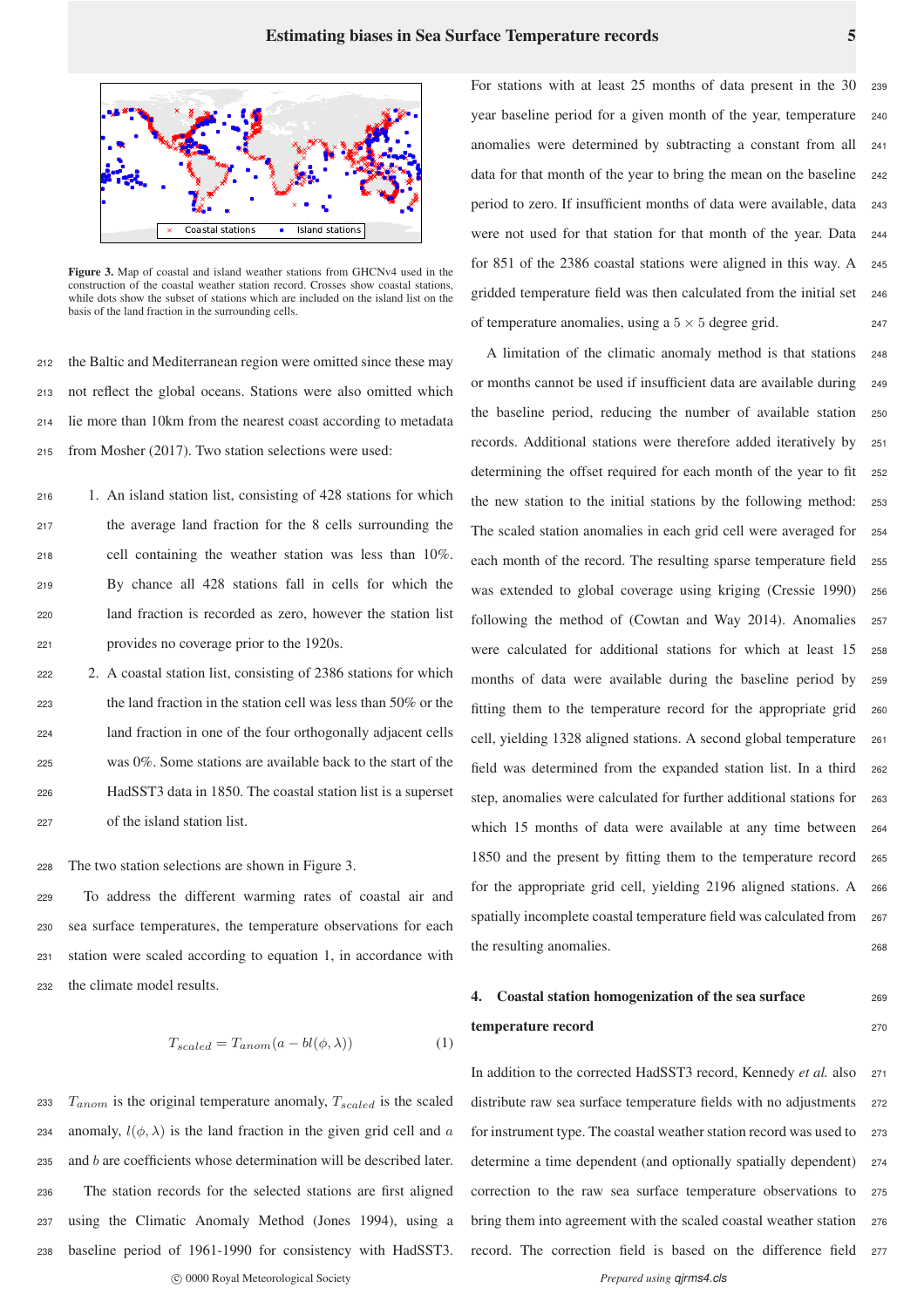between the (sparse) coastal weather station field and the raw sea surface temperature field. In order to ensure maximum coverage, the more complete sea surface temperature field was first infilled by kriging using the method of Cowtan and Way.

 Both air-sea and coastal temperature differences can be influenced by weather (for example due to the greater heat capacity of the ocean), and so the differences between the coastal weather station and sea surface temperature anomaly fields show significant spatial and month-on-month variability. The correction to the raw sea surface temperatures must therefore be averaged both spatially, and over a moderate time window.

 The HadSST3 corrections are spatially relatively uniform over most of the record, except for the periods where the sea surface temperatures come primarily from buckets, when there is a significant zonal variation in the bias arising from the varying air- sea temperature differential with latitude (Kent *et al.* 2016). The primary component of the zonal variation is a contrast between the tropics and higher latitudes, however during some periods (such as the late 1940s) hemispheric differences are also apparent due to differences in the shipping fleets in different regions. This suggests that the correction might be modelled by some 299 combination of the zonally invariant spherical harmonics,  $Y_{00}$ ,  $Y_{01}$ and  $Y_{02}$ :

```
301 1. Y_{00} is a constant field. Fitting Y_{00} is equivalent to fitting the
302 global mean of the correction field.
```
 $303$  2.  $Y_{01}$  changes sign between the hemispheres, and so captures <sup>304</sup> hemispheric differences.

 $305$  3.  $Y_{02}$  changes sign between the equator and the poles, and <sup>306</sup> so captures differences between the tropics and the higher <sup>307</sup> latitudes.

 In the early record, the available weather stations are clustered in developed regions with varying concentrations, and so a naive fitting method would overweight the regions with more observations. To address this issue, the spherical harmonics were fitted to the coastal difference map using generalised least squares (GLS), which includes information about the expected covariances of the observations in order to weight each observation according to the amount of independent information it provides. The covariance matrix of observations was constructed



Figure 4. Smoothed coefficients of the spherical harmonics  $Y_{00}$ ,  $Y_{01}$  and  $Y_{02}$  used in fitting the coastal temperature difference map for each month of the record, after application of a 36 month lowess smooth. Three different models are fitted, the first using just  $Y_{00}$ ; the second using  $Y_{00}$  and  $Y_{02}$ , and the third using  $Y_{00}$ ,  $Y_{01}$  and  $Y_{02}$ . Each panel shows a single coefficient, with the model indicated in the key and the coefficients offset to allow comparison of the lines.

as an exponentially-declining function of distance in the same way 317 as the variogram in Cowtan and Way, with an e-folding range <sup>318</sup> of 800km determined empirically from the data over the period <sup>319</sup> 1981-2010 when the coastal stations have good geographical <sup>320</sup> coverage. 321

Three different models are fitted, the first using just  $Y_{00}$ ; the 322 second using  $Y_{00}$  and  $Y_{02}$ , and the third using  $Y_{00}$ ,  $Y_{01}$  and  $Y_{02}$ . 323 The coefficients for each spherical harmonic in each model are <sup>324</sup> shown as a function of time in Figure S2. The  $Y_{00}$  (global mean) 325 coefficient suggests a cool bias in the raw sea surface temperatures 326 relative to the coastal air temperatures in the decades prior to <sup>327</sup> World War 2, and to a lesser extent in the decade following the 328 end of World War 2, consistent with previous analyses. This bias is 329 apparent even without temporal smoothing of the coefficient. The 330  $Y_{01}$  and  $Y_{02}$  coefficients show rather greater monthly variability 331 which is of a similar or greater amplitude to any persistent signal, 332 and show very large excursions in the earliest decade of the record. 333

The coefficients were therefore smoothed using a 36 month 334 linear lowess smooth with a cubic window (Cleveland 1979), <sup>335</sup> chosen to provide the most smoothing possible without distorting 336 the World War 2 feature in the  $Y_{00}$  coefficient (Figure 4). The 337 smoothed  $Y_{01}$  (hemispheric) coefficient still does not display 338 a persistent signal, however the  $Y_{02}$  (equator-pole) coefficient 339 tends to be negative in the periods dominated by canvas bucket <sup>340</sup>

c 0000 Royal Meteorological Society *Prepared using qirms4.cls*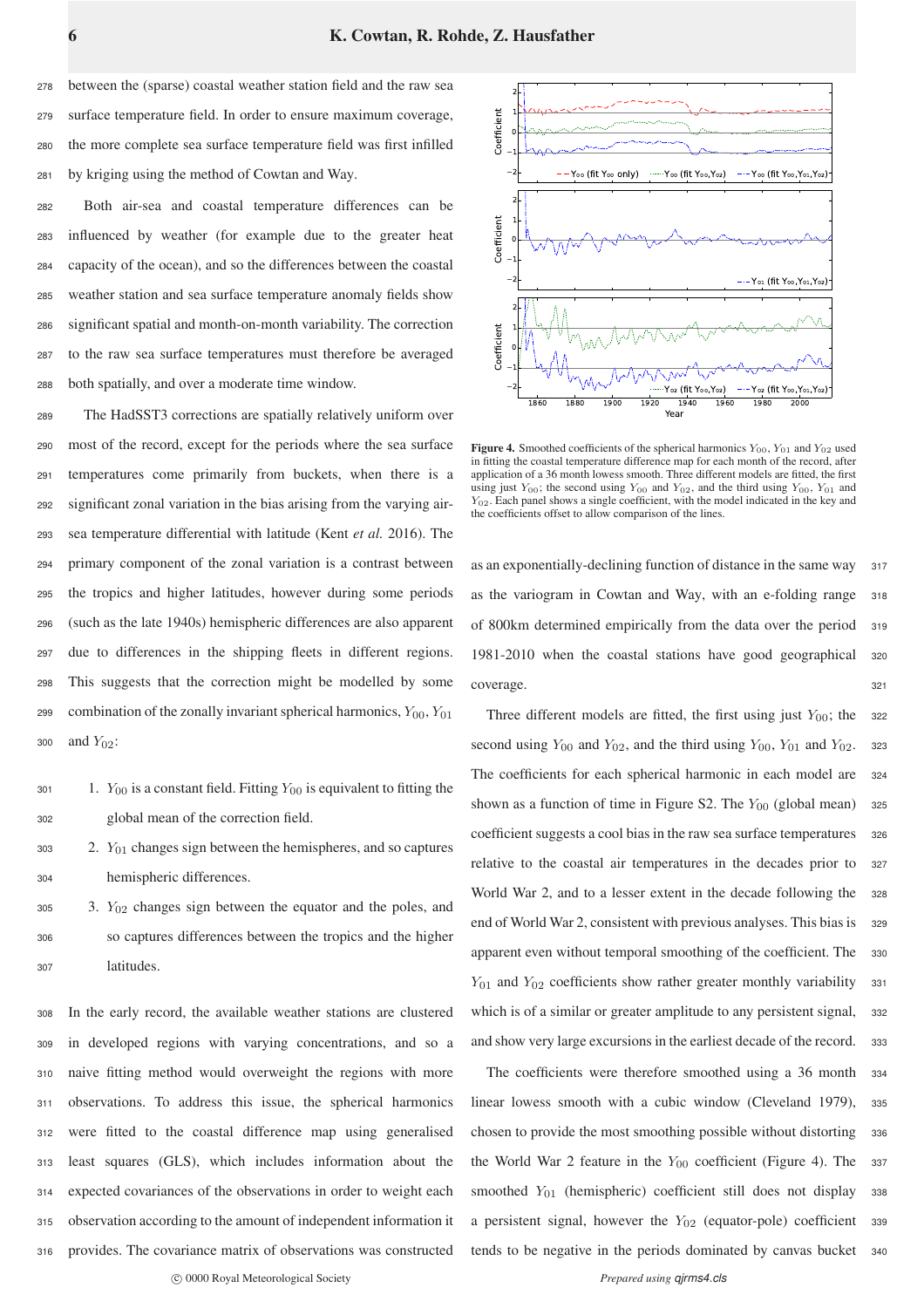observations (1880-1940 and 1945-1950) (Folland and Parker 1995), and positive in the 21st century when buoy observations 343 become dominant. Prior to 1880 the  $Y_{02}$  coefficient shows large excursions, arising from most of the available coastal temperature data being confined to the mid latitudes.

 The detection of the uninsulated bucket signal both in the global 347 mean coastal bias (i.e.  $Y_{00}$ ), and in the zonal distribution  $(Y_{02})$  provides support for the use of coastal temperature differences in the detection of sea surface temperature biases. However the zonal distribution signal only becomes apparent with temporal smoothing, which suggests that the method is already approaching its limits in terms of the isolation of geographical components of the coastal temperature difference.

 Once the fit to the difference field has been determined, the spherical harmonics are then scaled by the fitted coefficients to determine a global correction field, which is then added to the raw HadSST3 field to produce a corrected sea surface temperature record. The corrected record is dependent on the values of a and b which scale the coastal temperature anomalies to account for the differential warming rates across the air-sea and coastal boundaries. Values for  $a$  and  $b$  are determined by assuming that the trend in the coastal temperature difference over the period 1981-2010 is dominated by the warming signal, justified by the rapid warming over this period and the comparatively limited metadata based corrections identified by Kennedy *et al.* (2011b). The HadSST3 trend is therefore assumed to be correct over this period, and the coefficients a and b determined such that the global mean of the temperatures in the co-located corrected field 369 yields the same trend. The island stations have  $l(\phi, \lambda) = 0$  for all stations, and so can be used to determine a value for  $a$ , giving  $371 \quad a = 0.99$ . A value for b is then determined such that the trend in the corrected record using the coastal station list also matches 373 the HadSST3 trend, giving  $b = 0.58$ . The coefficients a and b do not vary significantly with the introduction of additional spherical harmonics to the regression.

 The temperature field resulting from adding the correction field to the raw HadSST3 temperature field for each month will be referred to as a coastal hybrid sea surface temperature. The mean sea surface temperature for each month was then calculated from the mean of the cells for which HadSST3 observations were



Figure 5. Coastal hybrid temperature reconstructions determined by fitting the coastal temperature difference map for each month of the record and using the resulting model to correct the sea surface temperature field. Three different models are fitted, the first using just  $Y_{00}$ ; the second using  $Y_{00}$  and  $Y_{02}$ , and the third using  $Y_{00}$ ,  $Y_{01}$  and  $Y_{02}$ .

available, weighting each grid cell according to the area of the cell. <sup>381</sup> The annual means using one, two or three spherical harmonics <sup>382</sup> were then plotted for the whole period of the record (Figure 5). 383

The number of spherical harmonics makes essentially no <sup>384</sup> difference to the resulting geographical means after 1900, and <sup>385</sup> little difference between 1880 and 1900. However in the earliest <sup>386</sup> decades, the inclusion of additional spherical harmonics increases 387 the annual variability in the record. The remainder of this study <sup>388</sup> will therefore focus primarily on the most parsimonious model <sup>389</sup> where only the global mean of the coastal difference map  $(Y_{00})$  is 390 fitted; this will also allow the sensitivity of the results to different 391 subsets of the coastal temperature record to be evaluated. 392

#### 5. Results <sup>393</sup>

Global marine temperature reconstructions were determined using 394 the coastal hybrid method fitting a single global term to the <sup>395</sup> coastal temperature difference field, and applying the 36 month <sup>396</sup> lowess smooth to the resulting coefficients. Two temperature 397 reconstructions were calculated as follows: <sup>398</sup>

- 1. A reconstruction from HadSST3 using just the island <sup>399</sup> stations. 400
- 2. A reconstruction from HadSST3 using the full list of <sup>401</sup> coastal stations. <sup>402</sup>

The resulting fields were masked to common coverage with <sup>403</sup> the HadSST3 dataset before calculation of an area weighted <sup>404</sup> monthly mean temperature series for each reconstruction. The <sup>405</sup> island temperature series begins in 1920 due to limited island <sup>406</sup>

c 0000 Royal Meteorological Society *Prepared using qjrms4.cls*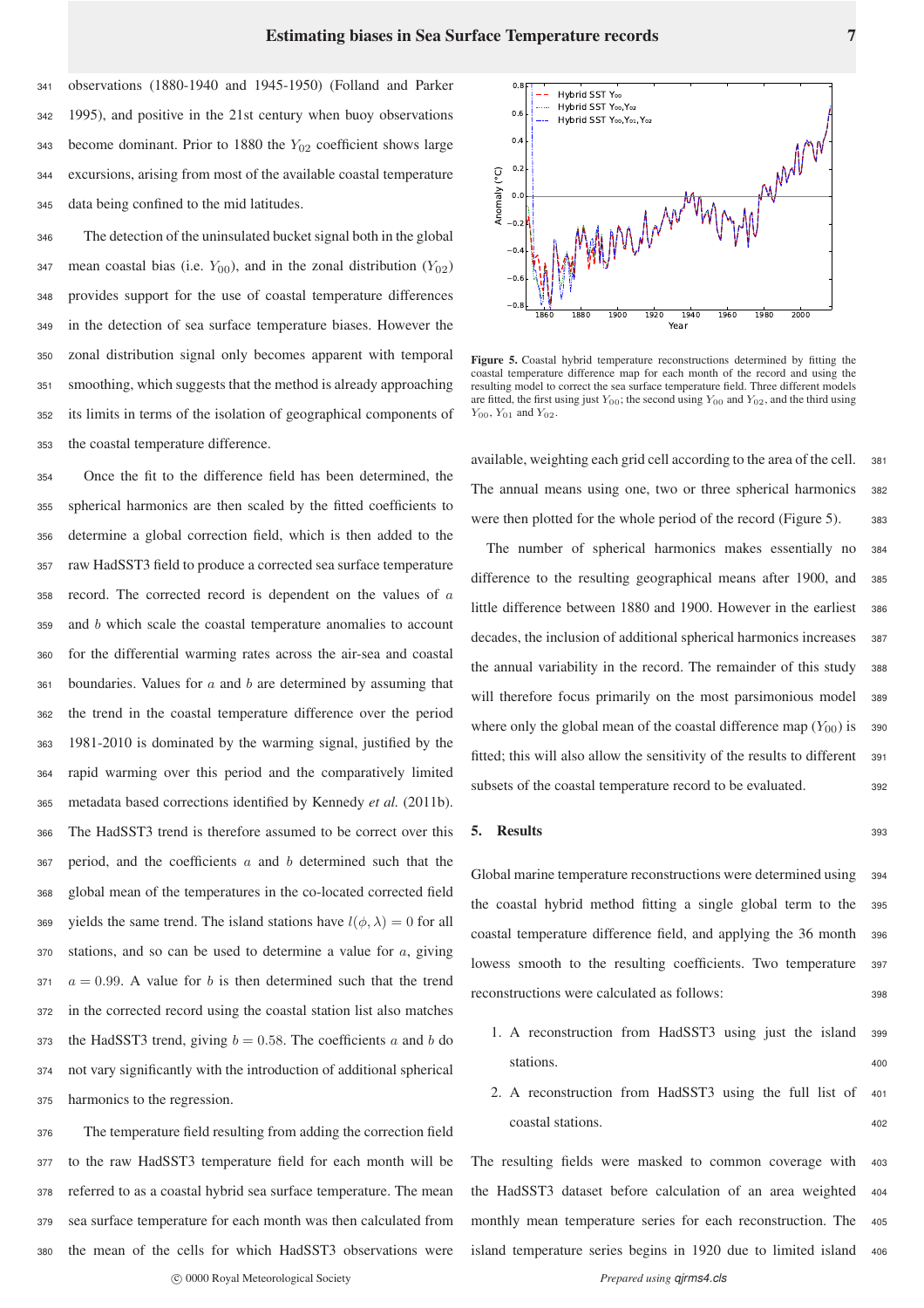

Figure 6. Comparison of two versions of the coastal hybrid temperature record to HadSST3. The two hybrid records use only island stations to correct HadSST3 over the period 1920-2016, or all coastal stations to correct HadSST3 over the period 1850-2016.

 station coverage. Annual means were calculated from the monthly series, and compared to HadSST3 in Figure 6. Both of the coastal hybrid reconstructions show a cooler mid 20th century plateau than HadSST3. The coastal reconstruction rejects the coolness of the first two decades of the 20th century found in existing SST datasets and also suggests a cooler 19th century.

## <sup>413</sup> *5.1. Sensitivity of the hybrid SSTs to the coastal temperature* <sup>414</sup> *record*

 If the corrections to the sea surface temperature arise from global biases in the observational platforms and procedures, they should be detectable across the globe rather than arising from just one region. To test this the calculation was repeated omitting a hemisphere of data from the coastal difference field. The generalized least squares calculation reconstructs the missing hemisphere with the optimal average of the remaining hemisphere. The calculation was performed ten times, omitting the northern hemisphere, the southern hemisphere and eight hemispheres centered on points on the equator separated by 45 degrees of longitude. The resulting ensemble of 10 reconstructions is compared to HadSST3 in Figure 7. The ensemble members show cooler temperatures for most of the mid 20th century plateau, but are spread around HadSST3 in the 1930s. The ensemble members show warmer temperatures around 1910, and cooler temperatures in the mid 19th century. The ensemble is somewhat bimodal in the late 19th century, with some members much cooler than and others similar to HadSST3.



Figure 7. Coastal hybrid temperature reconstructions using different subsets of the coastal weather station record. The correction field is determined by fitting the  $Y_{00}$ coefficient to each of ten hemispheric subsets of the coastal difference field (top panel), or to just the equatorial or mid latitude cells of the coastal difference field (lower panel).

Global sea surface temperature reconstructions based on just 433 the equatorial or mid latitude data show a somewhat greater <sup>434</sup> contrast, with the mid-latitude data showing a cooler mid-century 435 plateau than the equatorial data (which is still cooler than <sup>436</sup> HadSST3). The bucket bias is greatest at the equator, and so <sup>437</sup> correction using mid latitude data leads to a smaller correction <sup>438</sup> and therefore cooler temperatures than HadSST3 in the 19th <sup>439</sup> century, while the tropical data lead to a reconstruction which <sup>440</sup> is similar to or slightly warmer than HadSST3 for most of the <sup>441</sup> early period. Prior to 1880, the tropical data are very sparse so the 442 coastal hybrid record is likely to be cool biased due to the lower 443 corrections from the mid-latitude stations. <sup>444</sup>

The coastal hybrid temperature reconstruction is strongly <sup>445</sup> determined by the coastal weather station record, which is in turn 446 dependent on both the station selection (which has already been 447 explored through the island-only record and the hemispheric and 448 zonal subsets), and the scale terms  $\alpha$  and  $\beta$  which account for the 449 difference in warming rate between sea surface temperatures and <sup>450</sup> weather stations with different degrees of exposure to the sea. <sup>451</sup> Since only an ad-hoc estimate of the values of these parameters 452 is available, the sensitivity of the resulting record to those values 453 must be explored. 454

Reducing the parameter  $a$  (which controls the scaling of all  $455$ weather stations relative to coastal sea surface temperatures) while 456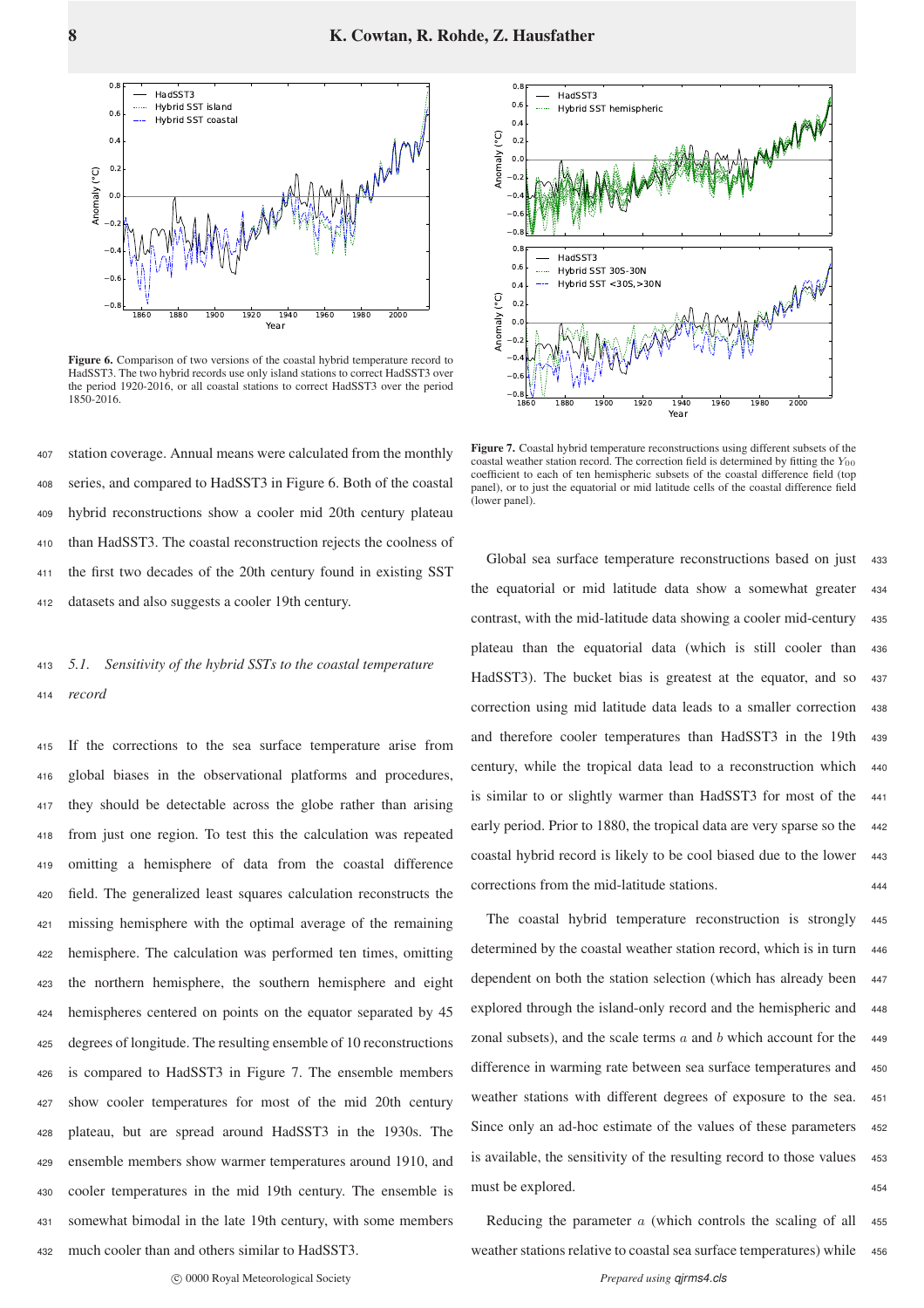

Figure 8. Comparison of hybrid temperature reconstructions using different values of the weather station scaling parameters  $a$  and  $b$ .

457 holding b at zero (or more generally, scaling a and b together). reduces the amount of warming fairly uniformly across the whole 459 record (Figure 8). Thus a misestimation of  $a$  could lead to a misestimation of the total amount of warming since the 19th century, but the resulting record would maintain its shape, still showing a cooler mid century plateau and no dip around 1910. Increasing the b parameter leads to reduced warming prior to World War 2 but has a rather smaller effect on late 20th century warming. This behaviour arises from the sparsity of island stations in the early record, hence the b term which controls for the inland effect of less exposed stations plays a greater role.

 The dependence of the coastal hybrid record on a novel temperature reconstruction using raw rather than homogenized temperature data must also be considered. Hybrid coastal temperature reconstructions were therefore determined using the existing CRUTEM version 4 and GHCN version 3 gridded temperature fields (Jones *et al.* 2012; Lawrimore *et al.* 2011), using a single scale factor in each case to preserve the trend in the resulting record on the period 1981-2010 (Figure S3). Using the CRUTEM data produces a coastal hybrid record which is broadly similar to that obtained using the custom coastal weather station <sup>478</sup> record.

 If the GHCN gridded data are used the resulting record shows significantly more warming prior to 1970. Part of this difference can be explained by the automated homogenization used in the GHCN record, because a hybrid reconstruction using the GHCN version 4 homogenized data also shows more early warming (Figure S4). The GHCN version 3 based record would imply an



Figure 9. Comparison of the corrections applied to the raw sea surface temperature reconstruction by either the hybrid coastal method, or by the metadata-based HadSST3 method. The dashed line is a lowess smooth through the HadSST3 corrections, smoothed to emulate the smoothing used in the ERSSTv4 algorithm.

implausible sign change in the bucket bias in the early period; this 485 is more likely to arise from the GHCN homogenization algorithm 486 not accounting for the different rates of warming of coastal and <sup>487</sup> inland stations. The remaining differences probably arise from the <sup>488</sup> smaller weather station inventory for GHCN version 3 compared 489 to GHCN version 4, and changes in the mix of coastal and non- <sup>490</sup> coastal stations in the large  $5 \times 5$  degree cell used by the GHCN 491 gridded data. 492

$$
5.2. \quad World War 2 \tag{493}
$$

The ERSSTv4 and HadSST3 records show a large discrepancy <sup>494</sup> during World War 2, with ERSSTv4 showing substantial warmth 495 over most of the conflict, while HadSST3 shows only a modest <sup>496</sup> warm period spanning two to three years. To assess this period <sup>497</sup> a coastal hybrid record was constructed no temporal smoothing. <sup>498</sup> The resulting adjustments to the raw record are compared to the 499 corresponding metadata-based HadSST3 adjustments in Figure 9. <sup>500</sup>

Without the temporal smoothing term the adjustments from <sup>501</sup> the coastal hybrid method show greater inter-monthly variability, <sup>502</sup> however the shape of the adjustment matches the metadata-based 503 HadSST3 adjustments well. The size of the adjustment suggested 504 by the coastal hybrid method is larger than that for HadSST3, and 505 falls outside the range of the 100 member HadSST3 ensemble 506 (Kennedy *et al.* 2011b). The similarity in shape provides a 507 validation of both the metadata assignments of observation type in 508 HadSST3, and the utility of the coastal hybrid method in detecting 509 that bias. 510

c 0000 Royal Meteorological Society *Prepared using qjrms4.cls*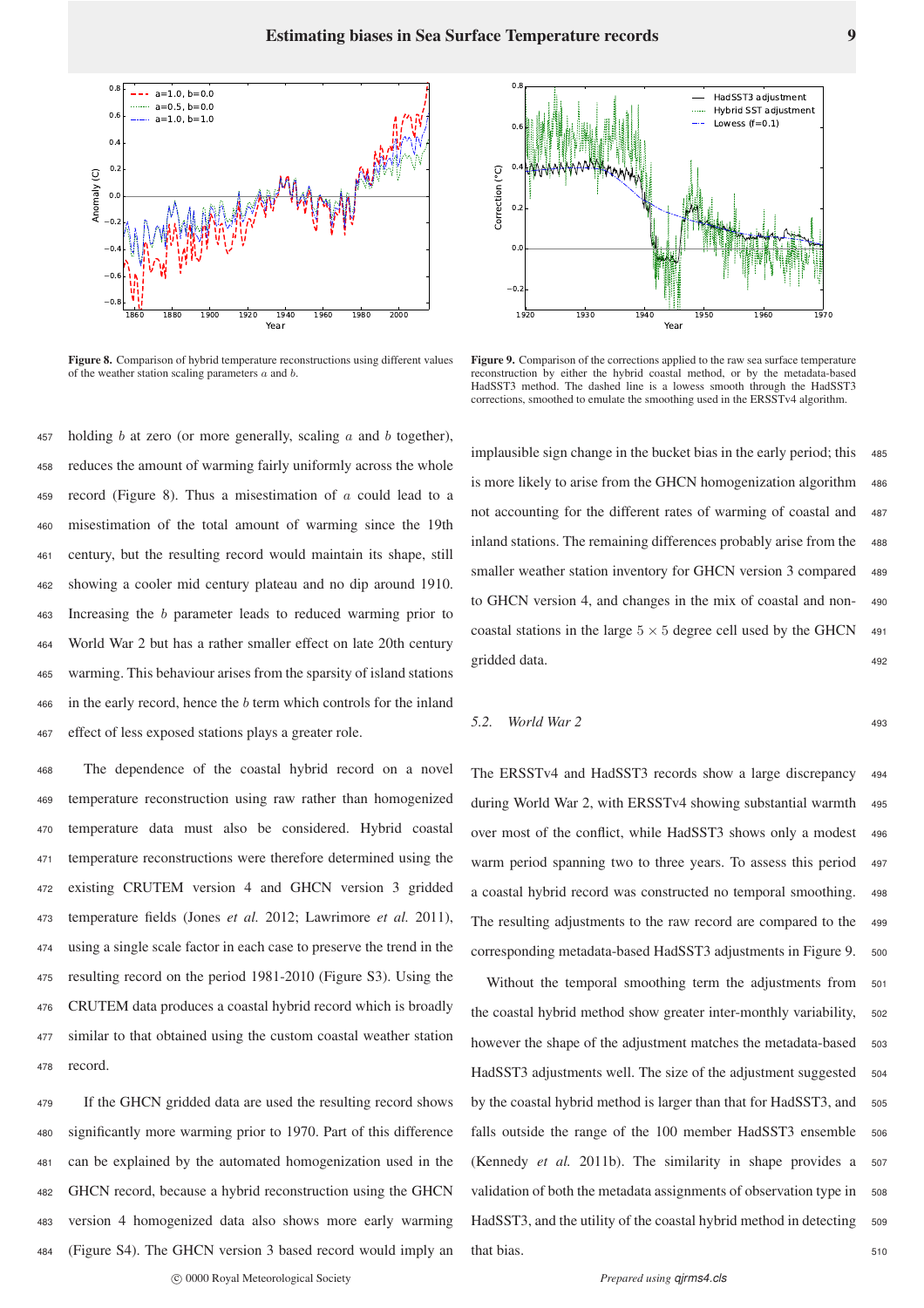The discrepancy in the size of the World War 2 bias between HadSST3 and the hybrid record could arise from non-uniformity in the zonal distribution of coastal observations, given the latitude dependence of the bucket bias. To test this possibility the World War 2 period was also examined in reconstructions based on hemispheric subsets of the coastal temperature data, or on the tropical or mid-latitude data alone (Figure 10). The use of a hemispheric or zonal subset of the coastal stations can lead to an estimate of the post-war bias which is larger or smaller than the HadSST3 estimate. As expected the equatorial data lead to a larger estimate of the pre-war bias than the mid-latitude data, however in both cases the estimated bias is larger than in HadSST3.

 The wartime warmth in the ERSSTv4 reconstruction arises from a failure to correct for the sharp changes in bias during this period. ERSSTv4 applies a lowess smooth to the difference between the SST and NMAT data to determine the bias correction using a window of 10% (i.e. about 200 months) of the data. The same smoothing operation applied to the HadSST3 adjustments is shown in Figure 9: the smoothed correction does not capture the World War 2 bias. Both the metadata adjustments of HadSST3 and the coastal hybrid method reject the World War 2 warmth in ERSSTv4, and the smoothing term provides a sufficient explanation for the bias. Removal of the smoothing step may therefore resolve the bias in ERSSTv4, contingent on there being no corresponding wartime bias in the NMAT data.

### <sup>536</sup> *5.3. The post-1998 "hiatus" period*

 The ERSSTv4 and HadSST3 records also show a difference in trend over the period since 1997, which while smaller is relevant to discussions of a "hiatus" in warming. Karl *et al.* (2015) reject the existence of a hiatus on the basis of the larger trends in ERSSTv4. Hausfather *et al.* (2017) find independent support for the higher trend in ERSSTv4 in SST records constructed using homogeneous observation platforms to address the inhomogeneities in the observational record.

 Temperature trends for co-located observations from HadSST3, ERSSTv4, and from the coastal and island hybrid records constructed from the raw HadSST3 data without smoothing are given in Table 1 for the period from 1997 to 2016. Hausfather *et al.* (2017) note that the uncertainty in the trends is dominated by



Figure 10. Coastal hybrid temperature corrections for the World War 2 period, using different subsets of the coastal weather station record. The correction field is determined by fitting the  $Y_{00}$  coefficient to each of ten hemispheric subsets of the coastal difference field (top panel), or to just the equatorial or mid latitude cells of the coastal difference field (lower panel).

Table 1. Temperature trends for the period 1997-2016 for the common coverage of the HadSST3, hybrid, and ERSSTv4 records. Trends of the difference series against HadSST3 are given with the corresponding uncertainties.

| <b>Dataset</b>      | Trend (1997-2016)<br>$(^{\circ}$ C/decade) | Trend difference<br>with HadSST3 |
|---------------------|--------------------------------------------|----------------------------------|
| HadSST3             | 0.081                                      |                                  |
| Hybrid/coastal      | 0.106                                      | $0.025 + 0.016$                  |
| Hybrid/island       | 0.129                                      | $0.048 \pm 0.018$                |
| ERSST <sub>v4</sub> | 0.111                                      | $0.030 \pm 0.010$                |

the weather signal, and is therefore not a measure of the structural 550 uncertainty in the trend, and that the uncertainties in the trends 551 in the difference series should therefore be used to assess the <sup>552</sup> trend significance. The coastal and island hybrid records both <sup>553</sup> show higher trends which are closer to ERSSTv4 than HadSST3, 554 consistent with the results of Hausfather et al. While the coastal <sup>555</sup> hybrid record does not reject either the ERSSTv4 or HadSST3 556 trend at the 95% confidence level, the island hybrid record does 557 reject the HadSST3 trend at the 95% confidence level. 558

### **6. Discussion** 559

The homogenization of the sea surface temperature record <sup>560</sup> is challenging, owing to a constantly changing fleet of <sup>561</sup> mobile observation platforms and variability in the observation <sup>562</sup> protocols. Both metadata and external temperature data sources <sup>563</sup> have been used to homogenize the data by HadSST3 and 564 ERSSTv4 respectively, with differing results. Coastal weather <sup>565</sup>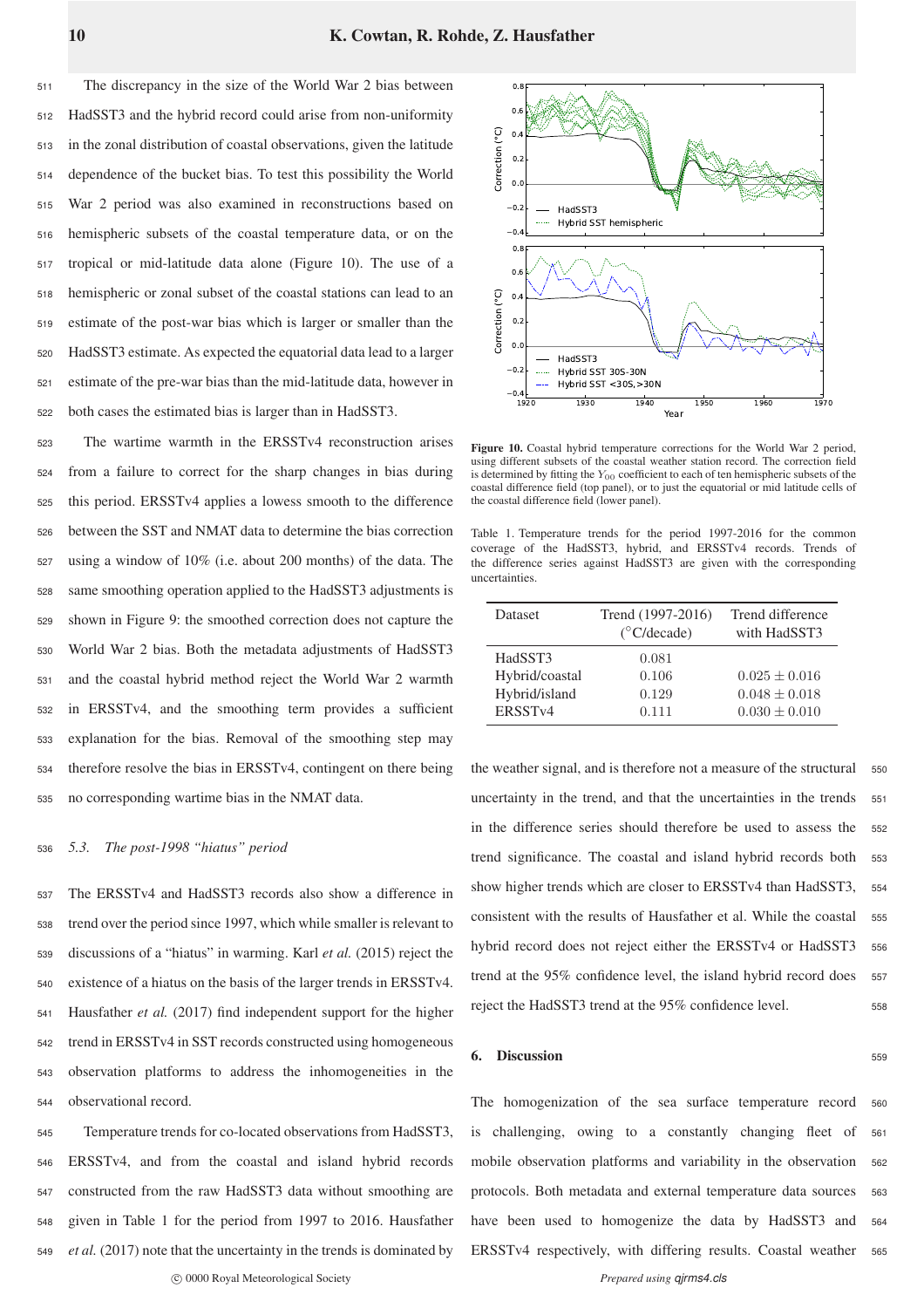stations provide an alternative and independent check on those homogenizations, but are subject to uncertainties and biases due to the temperature differences across coastal boundaries as well as any uncorrected biases in the weather station observations.

 This study presents a preliminary attempt at the use of coastal weather station records to correct inhomogeneities in the sea surface temperature record. The challenges of removing the climate signal from the coastal temperature differences are substantial, and so the results should be considered an indication of possible problems in existing series rather than a definitive temperature history. The new record suggests, in decreasing order of confidence, that:

 1. The World War 2 warm spike in ERSSTv4 is spurious. The coastal temperature data support the shape of the meta-data based correction of HadSST3, providing evidence for the wartime corrections. The coastal temperature data suggest more tentatively that the size of the correction (due to a transition between bucket and engine room observations) is slightly underestimated in HadSST3.

 2. The mid-century plateau spanning the 1940s to the 1970s is cooler in the coastal hybrid record than in HadSST3. This supports the cooler temperatures of ERSSTv4 over this period. The same result is obtained when using all of the coastal weather station data or spatially distinct subsets of the data.

 3. The larger estimate of the size of the bucket correction in the coastal hybrid record leads to a greater upward correction of pre-World War 2 temperatures, leading to warmer temperatures since 1900 and an earlier start to the mid-century plateau. The large dip in temperatures around 1910 in existing records is largely eliminated in the coastal hybrid record.

 4. The rate of warming in HadSST3 since 1998 is likely to be underestimated, consistent with previous work showing less warming in ship observations over that period than in more reliable buoy measurements (Kennedy *et al.* 2011b; Karl *et al.* 2015; Hausfather *et al.* 2017).

<sup>603</sup> 5. The coastal hybrid record is also cooler than existing <sup>604</sup> records between 1880 and 1900, however this result is c 0000 Royal Meteorological Society *Prepared using qirms4.cls* 

contingent on the station selection, with some subsets of the data yielding temperatures similar to HadSST3. 606

6. The coastal hybrid record shows cooler temperatures <sup>607</sup> between 1850 and 1880 than the existing SST records. <sup>608</sup> However coastal weather station coverage in the tropics is 609 poor and island station coverage non-existent during this 610 period. 611

The sparsity of data in the tropics in the earliest part of the  $612$ record presents a problem in estimating the bias in the sea surface 613 temperature observations due to the zonal dependence of the air- <sup>614</sup> water temperature difference. When the  $Y_{02}$  coefficient is included 615 in the model, the resulting temperature record only shows <sup>616</sup> significantly different behaviour prior to about 1880 (Figure 5). 617 While the coastal hybrid method is likely to have a cool bias at 618 the start of the record, the agreement of the different spherical 619 harmonic models after 1880 point is consistent with the cool bias 620 being confined to the period prior to that date. 621

The coastal hybrid record is compared to co-located data from 622 both HadSST3 and ERSSTv4 in Figure 11, and shows significant 623 differences with both. The existing records disagree over the <sup>624</sup> warmth of the mid 20th century plateau with ERSSTv4 being 625 cooler than HadSST3, however the hybrid record is cooler than 626 either. The hybrid record rejects the warm spike in ERSSTv4 <sup>627</sup> during World War 2. The hybrid record is broadly consistent <sup>628</sup> with HadSST3 between 1915 and 1935, however it rejects 629 the unexplained cool period between 1900 and 1915 in the <sup>630</sup> existing records. Prior to 1900 HadSST3 is generally cooler than 631 ERSSTv4, however the hybrid record is cooler than either. 632

The late 19th century and early 20th century periods are <sup>633</sup> of particular interest, with the coastal hybrid record showing a <sup>634</sup> gradual warming which is more consistent with climate model <sup>635</sup> simulations than the existing records. The bucket bias is estimated 636 by Folland and Parker (1995) to increase linearly from 1850 to 637 1920, however the coastal hybrid suggests a bias which remains 638 small until around 1890 and then increases rapidly until 1910. 639

The differences between the coastal hybrid and existing sea <sup>640</sup> surface temperature reconstructions are not necessarily indicative 641 of problems in the existing records, although divergence between 642 the existing records means that both cannot be correct. The coastal 643 record may be more realistic if the coastal weather station record <sup>644</sup>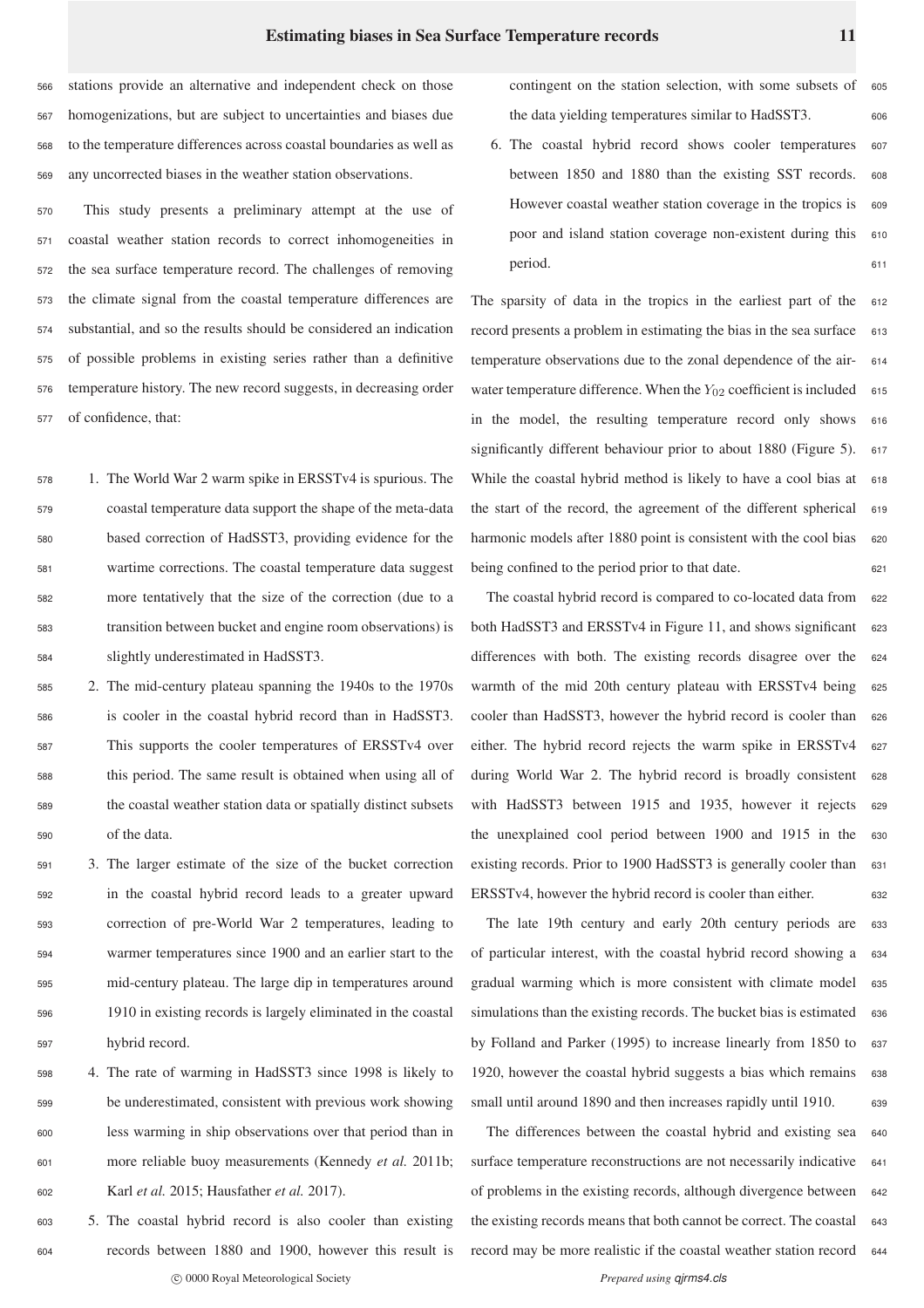

Figure 11. Comparison of the coastal hybrid temperature reconstruction (using all coastal stations and fitting the global mean of the coastal temperature differences only) to co-located data from HadSST3 and ERSSTv4 for the period 1850-2016.

<sup>645</sup> is reliable and if the relationship between coastal air temperature <sup>646</sup> and offshore sea surface temperature is correctly modelled.

 Possible problems with the coastal temperature record include changing weather station coverage and the use of raw rather than homogenized temperature data. For the period after 1920, the similarity of the hybrid record when using the more strict island station selection provides addition support for the results, but does not address the earlier period. Use of homogenized data in the preparation of the coastal hybrid record leads to *much* greater warming in the 19th century, however this is unlikely to be correct because it would require a change in the sign of the bucket bias. It is more likely that homogenization exaggerates the trend for coastal stations.

 The differences between the coastal hybrid record and HadSST3 could arise from changes in the air-sea temperature difference, inshore temperature difference or coastal temperature difference which are not accounted for by the simple scaling scheme of equation 1. The inshore temperature difference may be partially captured in the HadSST3 record due to the presence of 664 vessels traversing coastal waters, however the large  $5 \times 5$  degree grid cells may offset this. Uncertainties in the scaling of the coastal weather station data relative to sea surface temperatures will affect the evaluation of long term changes in sea surface temperature bias, but not rapid changes like those around World War 2 or in the 1970s.

 It is notable that there are large changes in difference between HadSST3 and the coastal hybrid reconstruction in the 1940s and the late 1970s, corresponding roughly to changes in the sign of the c 0000 Royal Meteorological Society *Prepared using qirms4.cls* 

Pacific Decadal Oscillation (PDO). While the corresponding wind changes may affect inshore or coastal temperature differences, the  $674$ coastal corrections are largely conserved between hemispheres 675 so cannot be driven by Pacific variability alone. Furthermore 676 the ERSSTv4 record also shows a somewhat cooler mid-century 677 plateau without the using coastal temperatures, suggesting that the  $678$ PDO on its own cannot explain all of the differences between the 679 coastal hybrid and HadSST3 records. <sup>680</sup>

Given the inherent uncertainties it would be premature to adopt 681 the coastal hybrid record as a historical record of sea surface <sup>682</sup> temperature. The limited spatial resolution of the correction limits 683 the utility of the record for estimating temperatures at a sub- <sup>684</sup> global scale, and the changing station coverage in the 19th century 685 certainly biases the record prior to 1880. Metadata-based analyses 686 like that of HadSST3 still provide the best tools for evaluating 687 regional sea surface temperature variation, however it is possible 688 that the approach presented here may provide a useful tool in <sup>689</sup> improving the parameterisation of the metadata-based corrections. <sup>690</sup>

If the coastal hybrid record were correct, there would be 691 implications both for the estimation of climate sensitivity and <sup>692</sup> for the assessment of multidecadal internal variability from the 693 historical temperature record. Estimates of climate sensitivity 694 which rely on a 19th century temperature baseline (Otto *et al.* 695 2013; Richardson *et al.* 2016) would be too low due to the <sup>696</sup> warm bias in the early sea surface temperature record. Differences 697 between temperature observations and the mean of an ensemble 698 of climate model simulations are often attributed to internal <sup>699</sup> variability in the real climate system, because internal variability 700 is expected to cancel out when averaging multiple simulations. <sup>701</sup> Observation-model differences typically show a peak in the late 702 19th century, a dip in the early 20th century (Mann *et al.* 2016). <sup>703</sup> Both of these are reduced if the coastal hybrid record is used in <sup>704</sup> place of existing records, which might suggest a reduced role <sup>705</sup> for multidecadal internal variability in the observed temperature 706 record. The contract of the contract of the contract of the contract of the contract of the contract of the contract of the contract of the contract of the contract of the contract of the contract of the contract of the co

The consequences for the climate sensitivity and internal <sup>708</sup> variability highlight the importance of possible inhomogeneities 709 in the sea surface temperature record. The differences between <sup>710</sup> existing sea surface temperature reconstructions demonstrate that 711 there is a problem to be addressed. The coastal hybrid sea <sup>712</sup>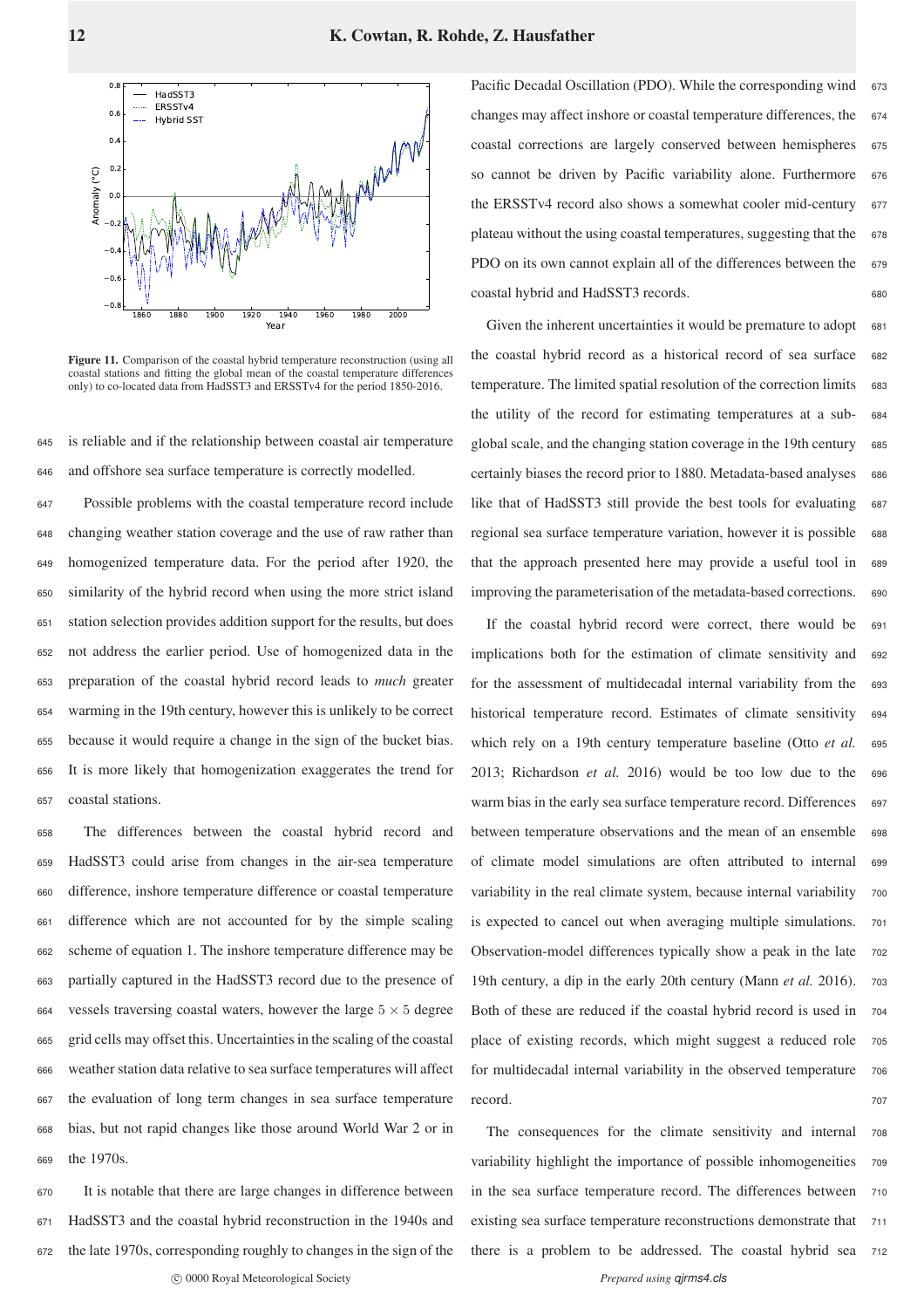surface temperature reconstruction cannot solve this problem outright because the results are contingent on correctly combining inhomogeneous observations across coastal boundaries; however the method does bring an additional source of observational data to help assess the biases in the sea surface temperature record. Data and methods for this paper are available at doi://

<sup>719</sup> TBA with updates at http://www-users.york.ac.uk/ <sup>720</sup> ˜kdc3/papers/estimating2017.

### <sup>721</sup> Acknowledgements

 We acknowledge the World Climate Research Programme's Working Group on Coupled Modelling, which is responsible for CMIP, and we thank the climate modeling groups (listed in Table S1) for producing and making available their model output. For CMIP the U.S. Department of Energy's Program for Climate Model Diagnosis and Intercomparison provides coordinating support and led development of software infrastructure in partnership with the Global Organization for Earth System Science Portals.

<sup>731</sup> We are grateful to S. Mosher for providing metadata for <sup>732</sup> the GHCNv4 station inventory, and K. Haustein for helpful <sup>733</sup> discussion.

#### <sup>734</sup> References

- 735 Cleveland W. 1979. Robust locally weighted regression and smoothing 736 scatterplots. *Journal of the American Statistical Association* 74(368): 829– 737 836, doi:10.1080/01621459.1979.10481038.
- 738 Cowtan K, Hausfather Z, Hawkins E, Jacobs P, Mann M, Miller S, 739 Steinman B, Stolpe M, Way R. 2015. Robust comparison of climate 740 models with observations using blended land air and ocean sea surface 741 temperatures. *Geophysical Research Letters* 42(15): 6526–6534, doi:10. 742 1002/2015GL064888.
- 743 Cowtan K, Way R. 2014. Coverage bias in the HadCRUT4 temperature series 744 and its impact on recent temperature trends. *Quarterly Journal of the Royal* 745 *Meteorological Society* 140(683): 1935–1944, doi:10.1002/qj.2297.
- 746 Cressie N. 1990. The origins of kriging. *Mathematical geology* 22(3): 239– 747 252, doi:10.1007/BF00889887.
- 748 Folland C. 2005. Assessing bias corrections in historical sea surface 749 temperature using a climate model. *International Journal of Climatology* 750 25(7): 895–911, doi:10.1002/joc.1171.
- 751 Folland C, Parker D. 1995. Correction of instrumental biases in historical sea
- 752 surface temperature data. *Quarterly Journal of the Royal Meteorological*
- 753 *Society* 121(522): 319–367, doi:10.1002/qj.49712152206.
- Harris L, Lin SJ, Tu C. 2016. High-resolution climate simulations using GFDL HiRAM with a stretched global grid. *Journal of Climate* 29(11): 4293– 755 4314, doi:10.1175/JCLI-D-15-0389.1. 756
- Hausfather Z, Cowtan K, Clarke DC, Jacobs P, Richardson M, Rohde R. 757 2017. Assessing recent warming using instrumentally homogeneous sea 758 surface temperature records. *Science Advances* 3(1): e1601 207, doi:10. 759 1126/sciadv.1601207. 760
- Hausfather Z, Cowtan K, Menne M, Williams CN J. 2016. Evaluating the 761 impact of U.S. historical climatology network homogenization using the 762 U.S. climate reference network. *Geophysical Research Letters* 43(4): 1695– 763 1701, doi:10.1002/2015GL067640. 764
- Hirahara S, Ishii M, Fukuda Y. 2014. Centennial-scale sea surface temperature 765 analysis and its uncertainty. *Journal of Climate* 27(1): 57–75, doi:10.1175/ 766 JCLI-D-12-00837.1. 767
- Huang B, Banzon V, Freeman E, Lawrimore J, Liu W, Peterson T, Smith 768 T, Thorne P, Woodruff S, Zhang HM. 2015. Extended reconstructed 769 sea surface temperature version 4 (ERSST.v4). part i: Upgrades and 770 intercomparisons. *Journal of Climate* 28(3): 911–930, doi:10.1175/JCLI- 771 D-14-00006.1. 772
- Jet Propulsion Laboratory. 2013. ISLSCP II land and water masks with 773 ancillary data. http://daac.ornl.gov/, doi:10.3334/ORNLDAAC/ 774 1200. Oak Ridge National Laboratory Distributed Active Archive Center, 775 Oak Ridge, Tennessee, USA. 776
- Jones P. 1994. Hemispheric surface air temperature variations: a reanalysis 777 and an update to 1993. *Journal of Climate* 7(11): 1794–1802, doi:10.1175/ 778 1520-0442(1994)007(1794:HSATVA)2.0.CO;2. 779
- Jones P, Lister D, Osborn T, Harpham C, Salmon M, Morice C. 2012. 780 Hemispheric and large-scale land-surface air temperature variations: An 781 extensive revision and an update to 2010. *Journal of Geophysical Research* 782 *Atmospheres* 117(5), doi:10.1029/2011JD017139. 783
- Karl T, Arguez A, Huang B, Lawrimore J, McMahon J, Menne M, Peterson 784 T, Vose R, Zhang HM. 2015. Possible artifacts of data biases in the 785 recent global surface warming hiatus. *Science* 348(6242): 1469–1472, doi: 786 10.1126/science.aaa5632. 787
- Kennedy J, Rayner N, Smith R, Parker D, Saunby M. 2011a. Reassessing 788 biases and other uncertainties in sea surface temperature observations 789 measured in situ since 1850: 1. measurement and sampling uncertainties. 790 *Journal of Geophysical Research Atmospheres* 116(14), doi:10.1029/ 791 2010JD015218. 792
- Kennedy J, Rayner N, Smith R, Parker D, Saunby M. 2011b. Reassessing 793 biases and other uncertainties in sea surface temperature observations 794 measured in situ since 1850: 2. measurement and sampling uncertainties. 795 *Journal of Geophysical Research Atmospheres* 116(14), doi:10.1029/ 796 2010JD015220. 797
- Kent E, Kennedy J, Berry D, Smith R. 2010. Effects of instrumentation 798 changes on sea surface temperature measured in situ. *Wiley Interdisci-* 799 *plinary Reviews: Climate Change* 1(5): 718–728, doi:10.1002/wcc.55. 800